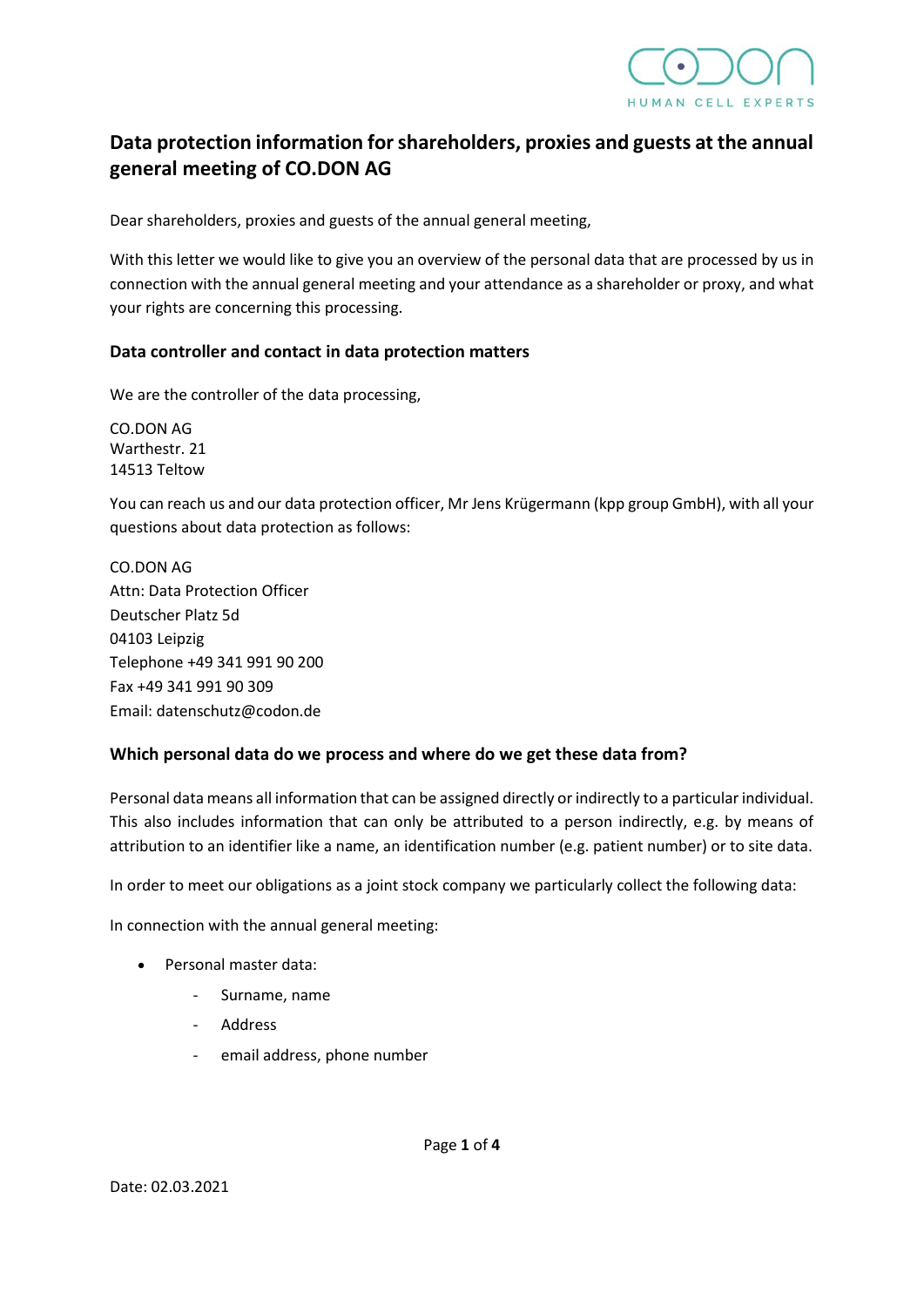

- Entrance ticket and voting card number
- Number of shares owned by shareholder on the relevant date
- Information on how shares are held
- Information on powers-of-attorney and instructions
- Information about depositary banks, if applicable

In connection with transparency, reporting and publication obligations

- Personal master data:
	- Surname, name
	- Company name, if applicable
- Detailed information from notifications on voting rights

In connection with investor relations:

- Personal master data:
	- Surname, name
	- Address data, if applicable
- Information from your position as a shareholder

We receive the information either directly from you, as the data subject, or from your depositary bank.

#### **Purpose of collection, use and disclosure of your data**

We use your personal data to communicate with you as a shareholder and to prepare, carry out and document the annual general meeting, e.g. to keep a registration list/register, an attendance list/register and a list of speakers, to verify and record powers-of-attorney and instructions, to create entrance cards and voting cards, to publish any motions tabled, to record questions and to analyse and produce statistics on the number of registrations and the shareholder structure.

We also use your data to meet statutory transparency, reporting and publication obligations imposed on us by supervisory or securities regulations and to meet retention obligations under securities, commercial and tax law, and to process enquiries.

Your data are processed by the individuals and departments at CO.DON AG who are responsible for preparing, carrying out and documenting the annual general meeting, for meeting statutory obligations or for answering enquiries in connection with investor relations. External processors which we appoint to organise and carry out the annual general meeting or provide other services, lawyers and public notaries and participants at the annual general meeting may also receive your data (e.g. by inspecting the attendance register). To the extent that specific publication or reporting obligations exist, the general public and/or supervisory authorities also receive certain personal data.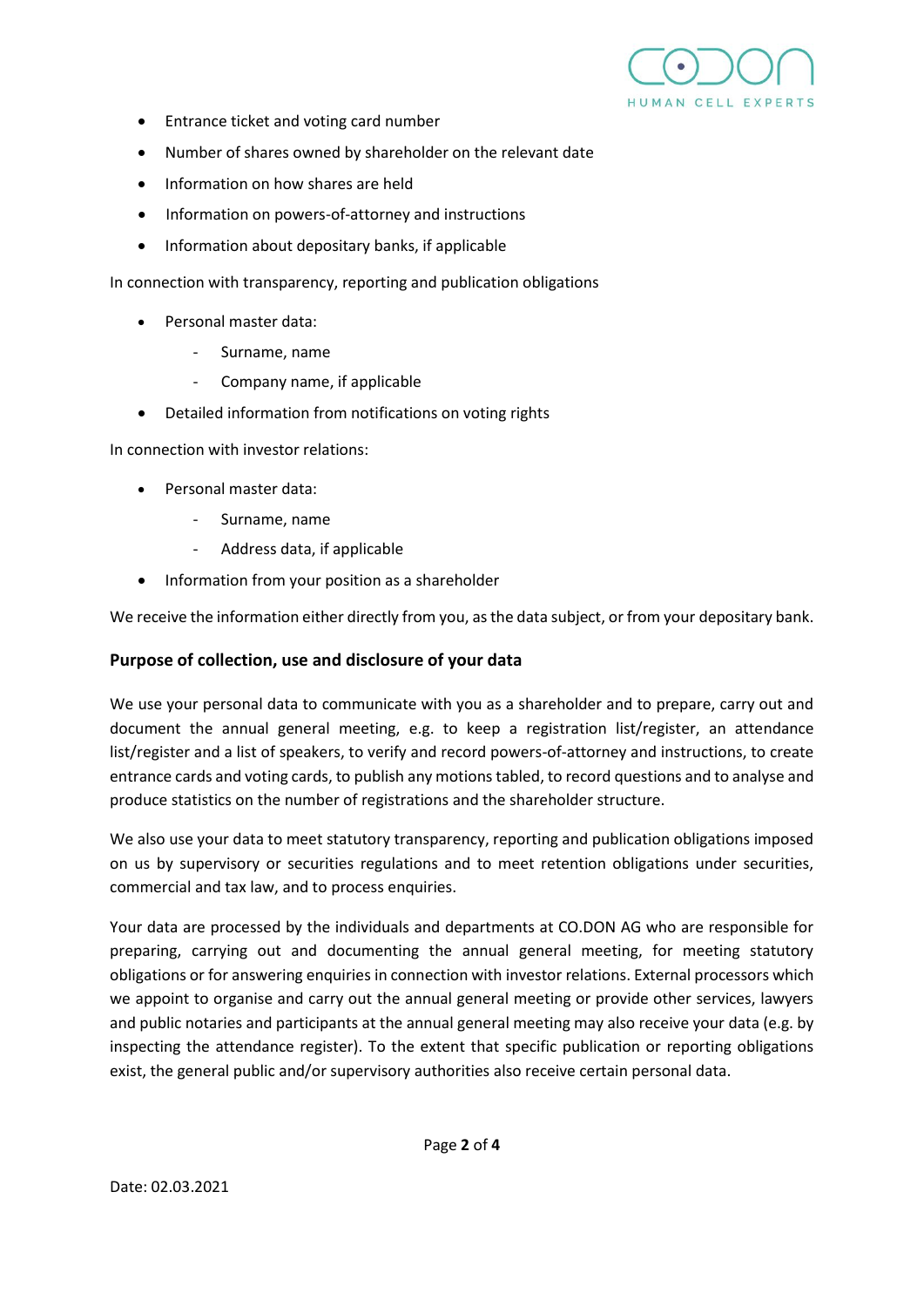

We do not disclose personal data to service providers outside the European Economic Area (EEA). However, it cannot be ruled out that data are disclosed to individuals or companies in third countries in connection with any requests from shareholders from third countries.

#### **Legal basis for the data processing**

We process your personal data in accordance with the EU General Data Protection Regulation (GDPR), the German Federal Data Protection Act (BDSG), the German Stock Corporation Act (AktG) and all other relevant legislation.

Personal data is generally processed on the basis of Art. 6(1)(c) GDPR. CO.DON AG must comply with certain statutory obligations in connection with the annual general meeting, the adoption of resolutions and transparency, reporting and publication obligations.

Personal data is generally also processed on the basis of Art. 6(1)(f) GDPR. CO.DON AG has a legitimate interest in preparing and holding the annual general meeting effectively and in accordance with the law and in answering enquiries from individual data subjects as far as legally possible and in providing the necessary information. It may also have a legitimate interest in complying with securities regulations outside Europe and in defending itself against legal claims.

### **What rights do you have?**

You have a right to demand **access** to your personal data stored by CO.DON AG at any time.

In addition, you have a right to the **rectification** of incorrect data, to the **restriction** of processing of excessively processed data and to the **erasure** of personal data that have been processed illegitimately or stored for too long (unless they are subject to statutory retention periods or other reasons mentioned in Art. 17(3) GDPR). Furthermore, you have the right to **transfer** all the data you have provided to us in a common data format (right of data portability), to the extent that you have provided us with data in the context of a consent declaration or the performance of a contract.

If you also have a right to object to individual processing methods, you are notified when the individual methods are described.

To assert your rights you can approach us by post at the above address and by phone, email or fax.

You also have the right to complain to a data protection authority about our processing of your personal data.

## **Data is provided freely**

Generally speaking, shareholders and/or proxies provide personal data freely. However, if you decide not to provide us with your personal data in connection with the preparation and holding of annual general meetings, their documentation or the preparation and publication of the attendance register, this may have consequences for your attendance and/or voting rights. You may be obliged to provide